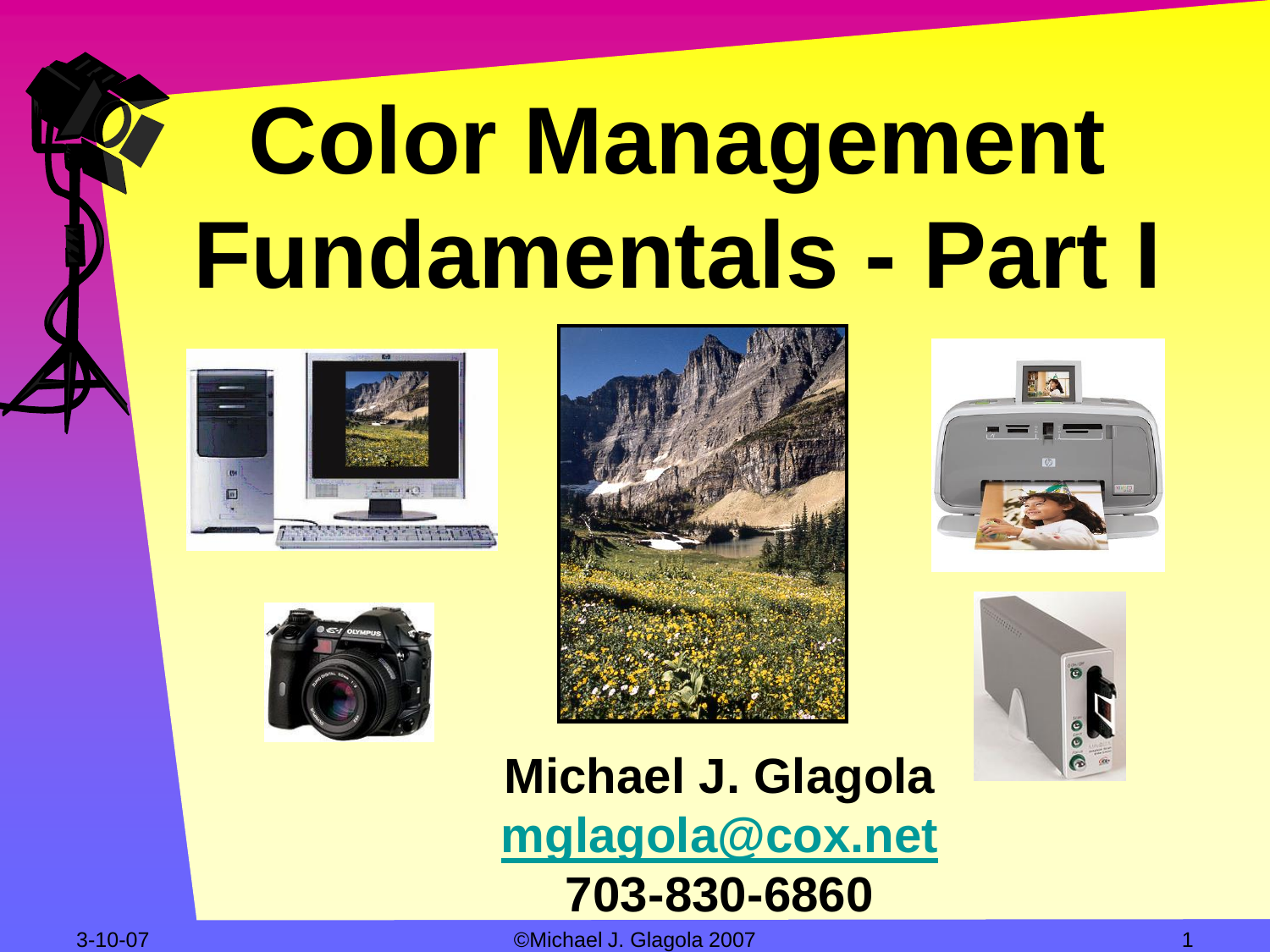# **-OR-Understanding the concepts of how to get printed images to look like the images on the monitor**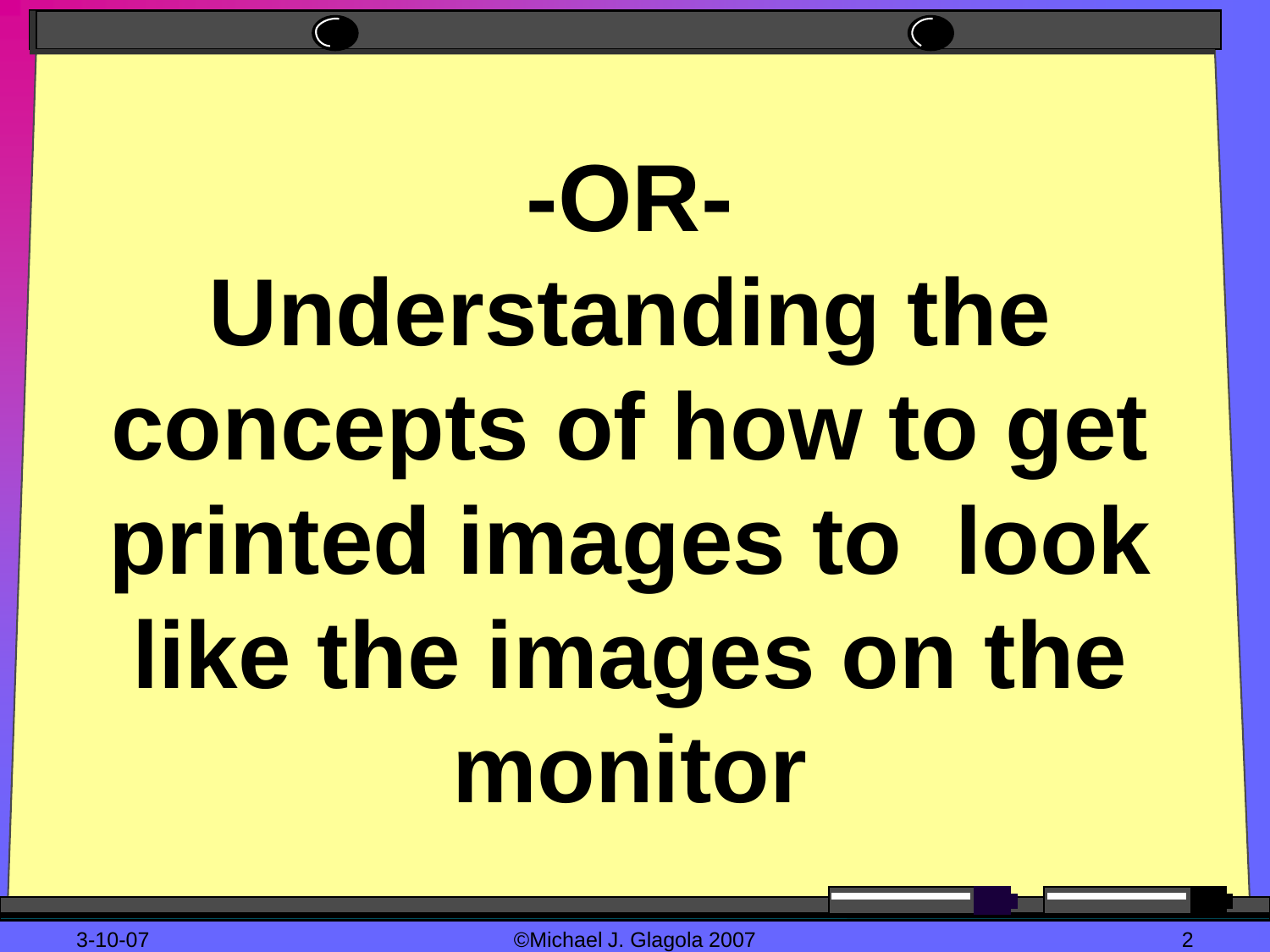## **Session Goals**

- To provide an understanding on a conceptual level of:
- Digital color reproduction
- Color space
- **ICC** profiles
- Color-managed workflow
- What one must do to implement a color-managed workflow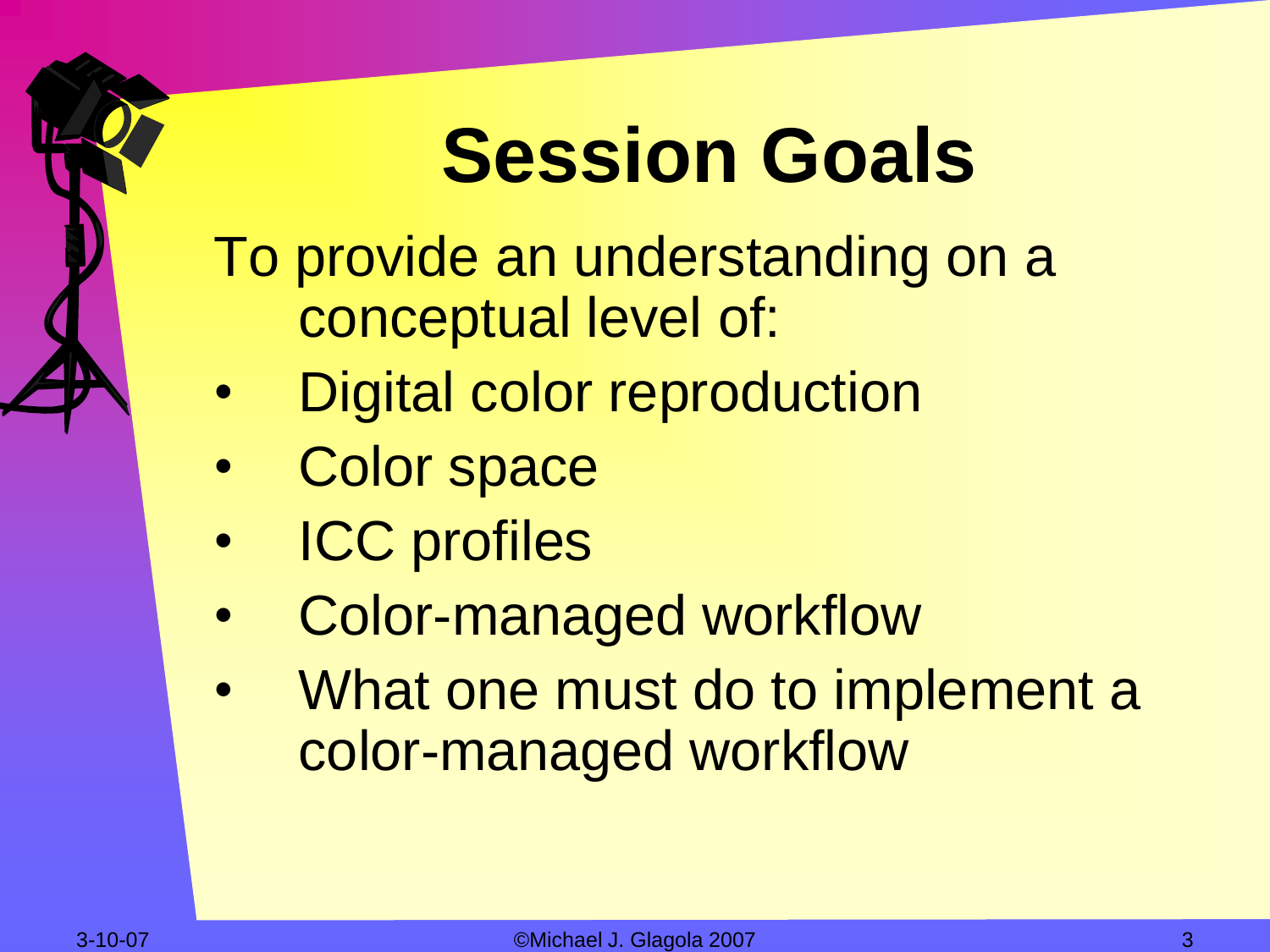### **Color & Visual Perception**

- Many factors impact individual color perception
- Color perception varies from person to person
- Different viewing technology produces different results
- Color perception always has a large **SUBJECTIVE** component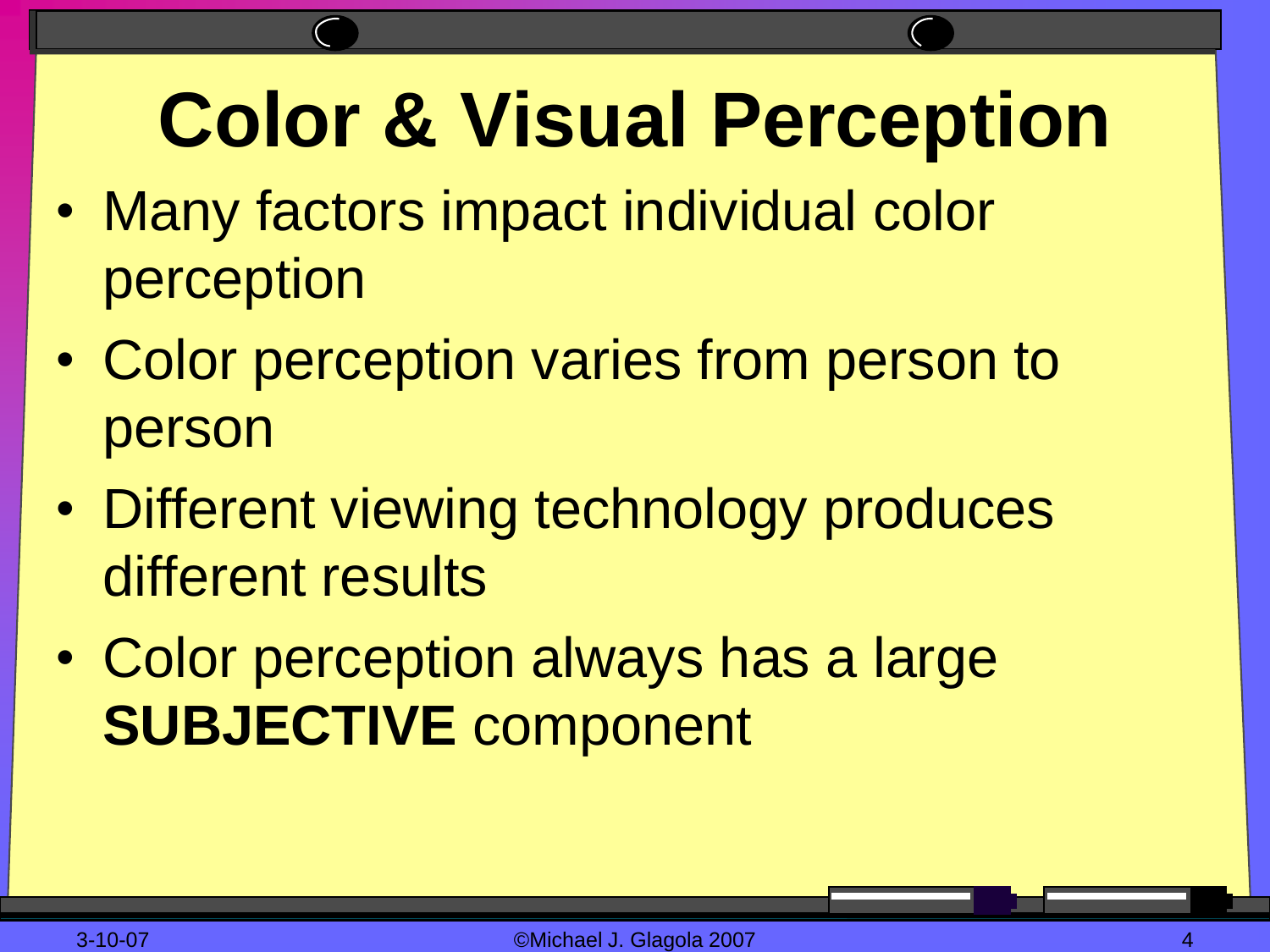# **Film Photography**

- Color Film reproduces color in a manner that is defined, consistent, and reproducible
- Each film type has unique color reproduction characteristics
- Slide Film results are "fixed"; results cannot be changed
- Prints are "flexible"; changes can be made in the darkroom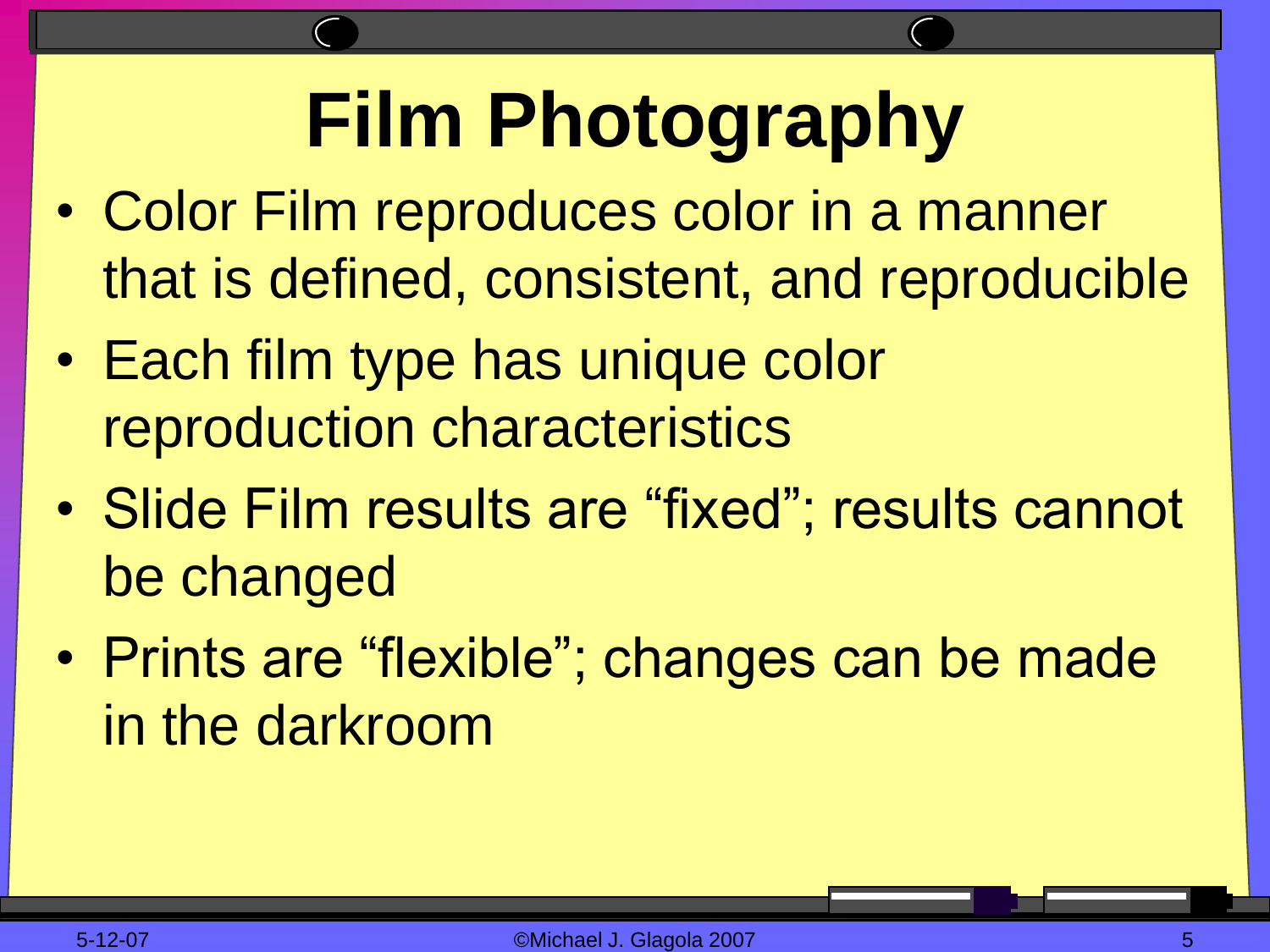# **Digital Imagery**

- Digital Images are captured and displayed on a variety of devices; each digital device captures or displays images in a unique manner
- Each pixel in a digital image encodes light in a combination of discreet RGB values; without context, the RGB values are **meaningless**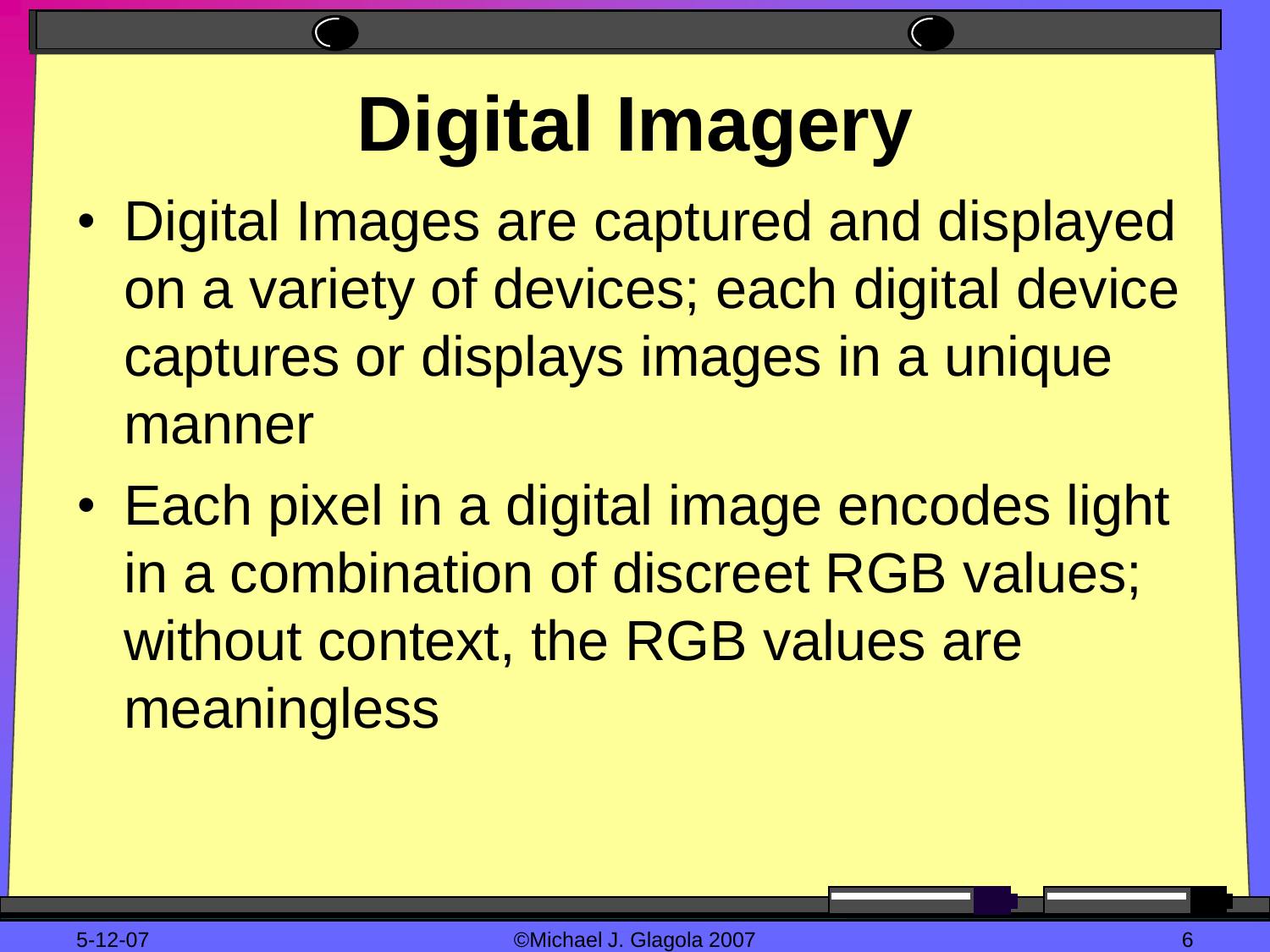# **Color Space**

- The numeric RGB values of an image file have no clear, unambiguous meaning unless they are associated with a color space.
- The Color Space defines the context of the RGB values in an image file
- All digital images refer to a color space- either explicitly via an embedded userspecified profile, or implicitly.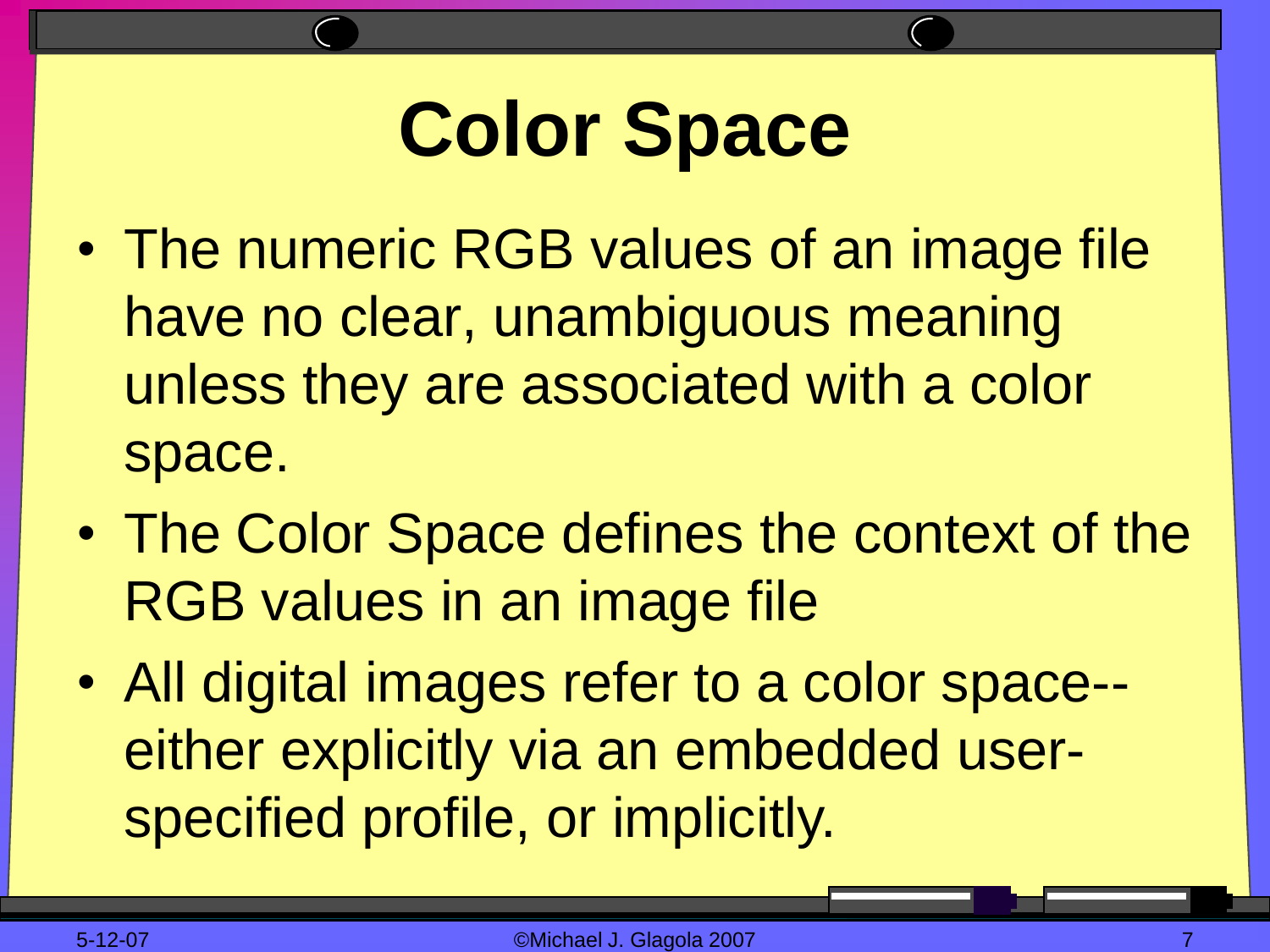#### **RGB Color**

- What *exactly* is meant by "pure" R, G and B? *For a given color space, "pure" R, G and B are the primary colors, located at the apexes of the gamut triangle: R on the right, G on the top, and B on the left.*
- To accommodate the wide range of gamuts in different devices-- digital cameras, film, scanners, monitors, and printers, a variety of color spaces has been developed.
- The de facto standard for the Internet, sRGB, has a limited gamut corresponding to a typical CRT monitor. Other color spaces have larger gamuts-- corresponding roughly to high quality printers or to film. For example, Adobe RGB has a much richer color space than sRGB.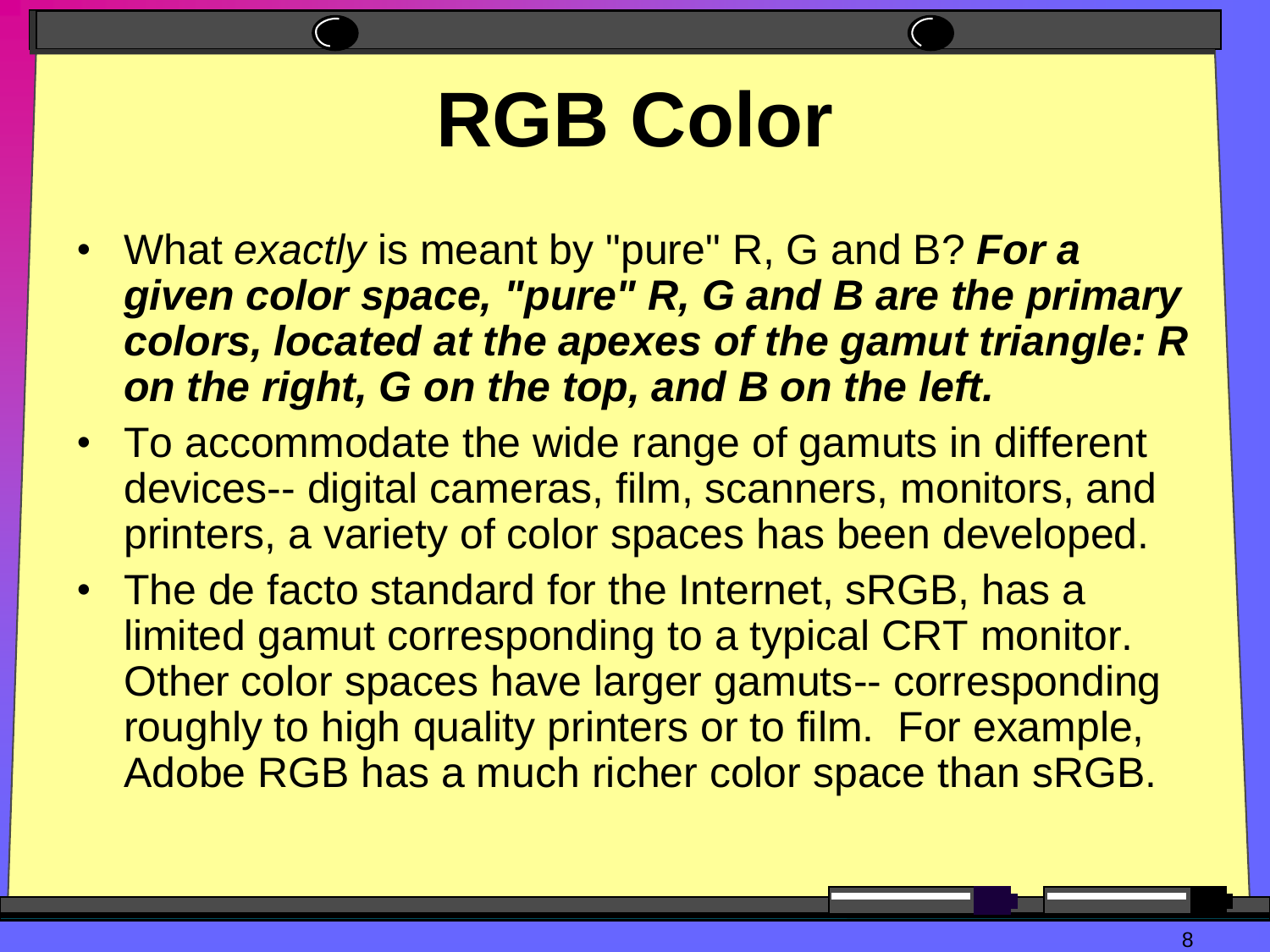# **Color Space Example sRGB Adobe RGB Theoretical Color Space**

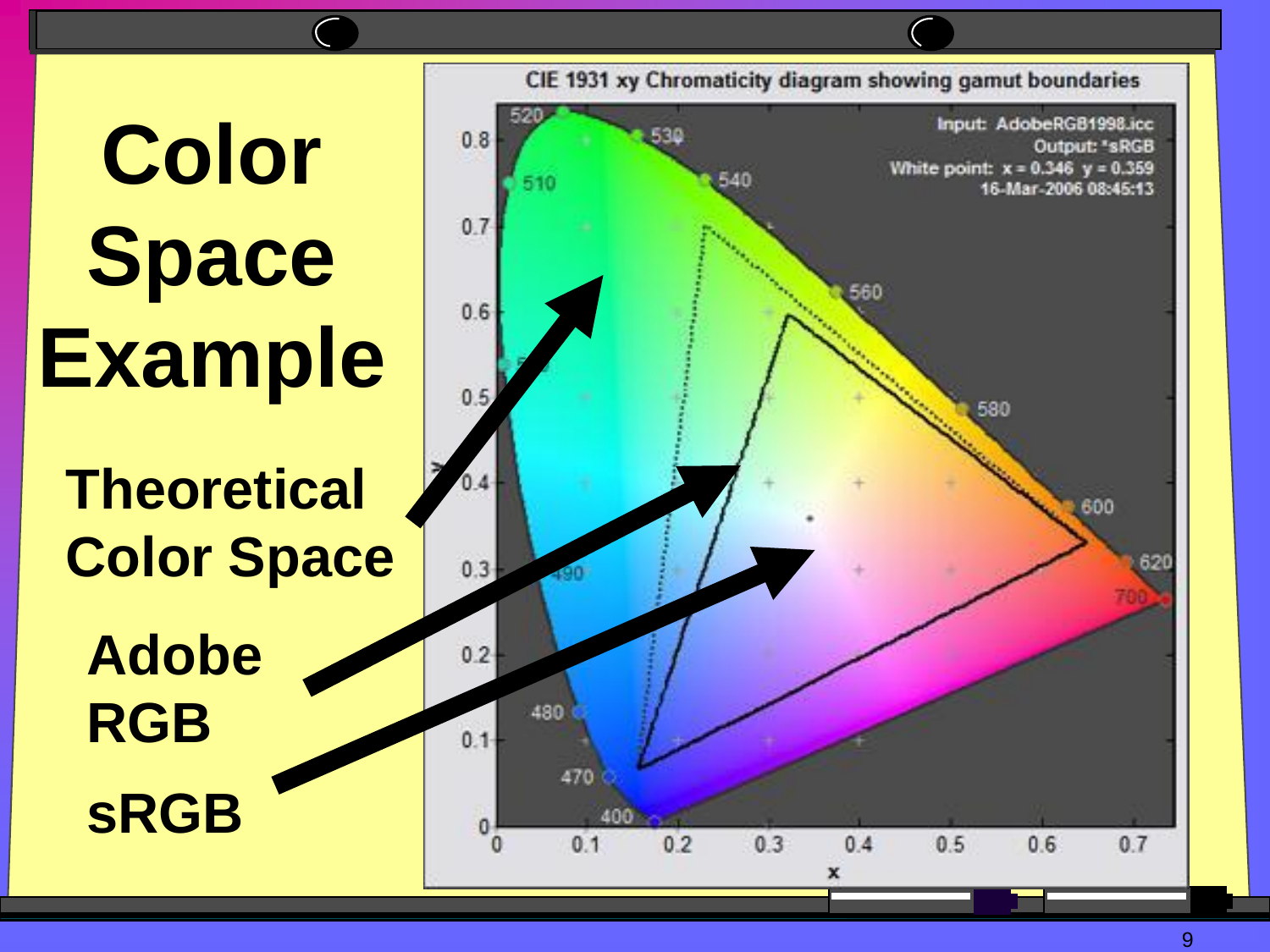# **Displaying Digital Images**

- Digital Images can be displayed multiple ways
- Each display technology displays color differently
- NONE can map to the same "color"
- The "trick" is to somehow let all the other devices know how to interpret the image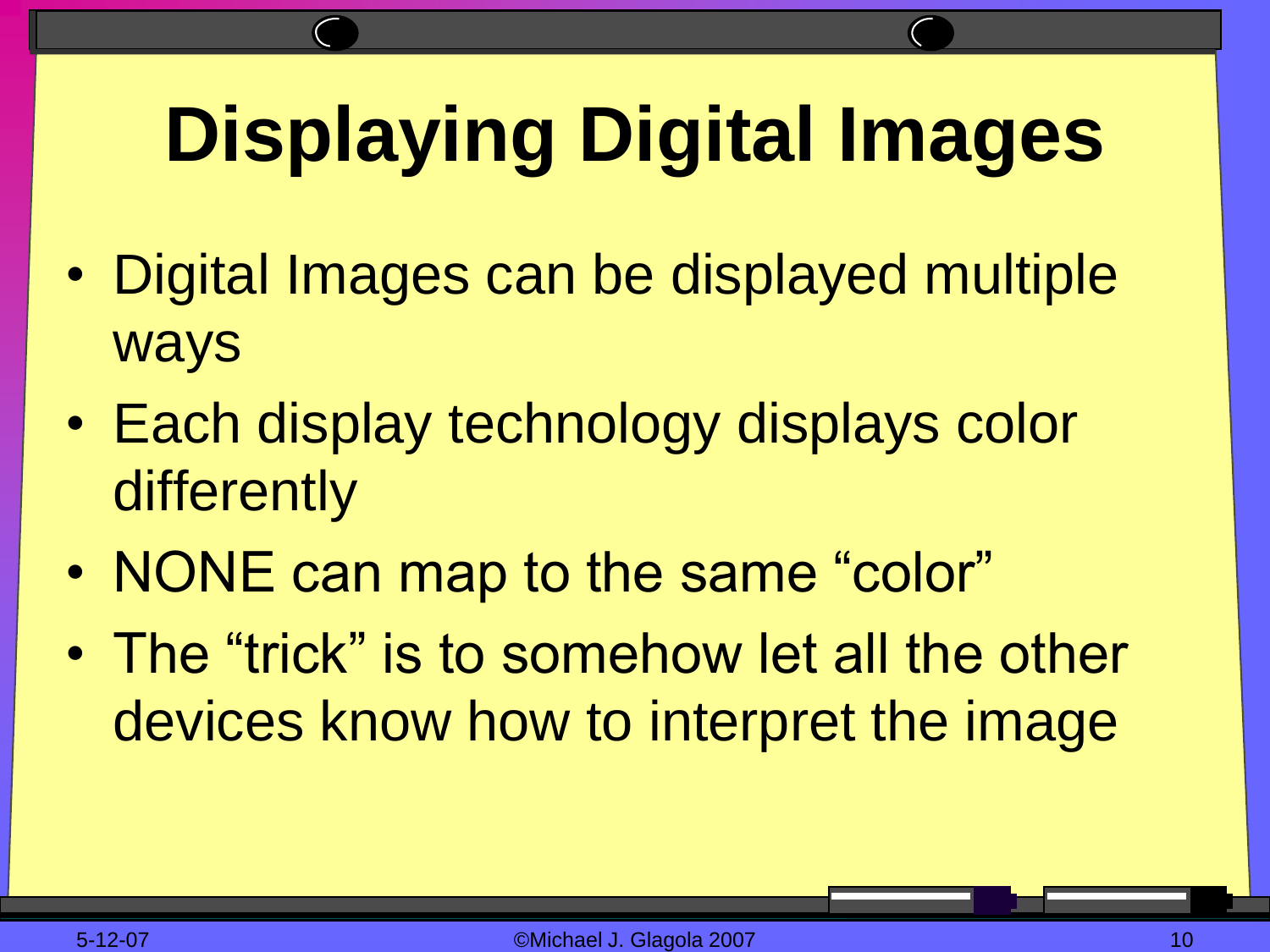# **ICC Profiles**

- Profiles are the standard for how digital devices (scanners, digital cameras, printers, etc.) communicate color information to each other
- Printer profiles let the image processing program know how to translate what is on the monitor to the printed page
- Editing profiles, such as Adobe RGB or sRGB, allow you to edit images and get consistent results
- Monitor profiles tell your operating system or image editor how to display the picture accurately
- Camera & scanner profiles communicate to all the other steps in the workflow how to interpret the original image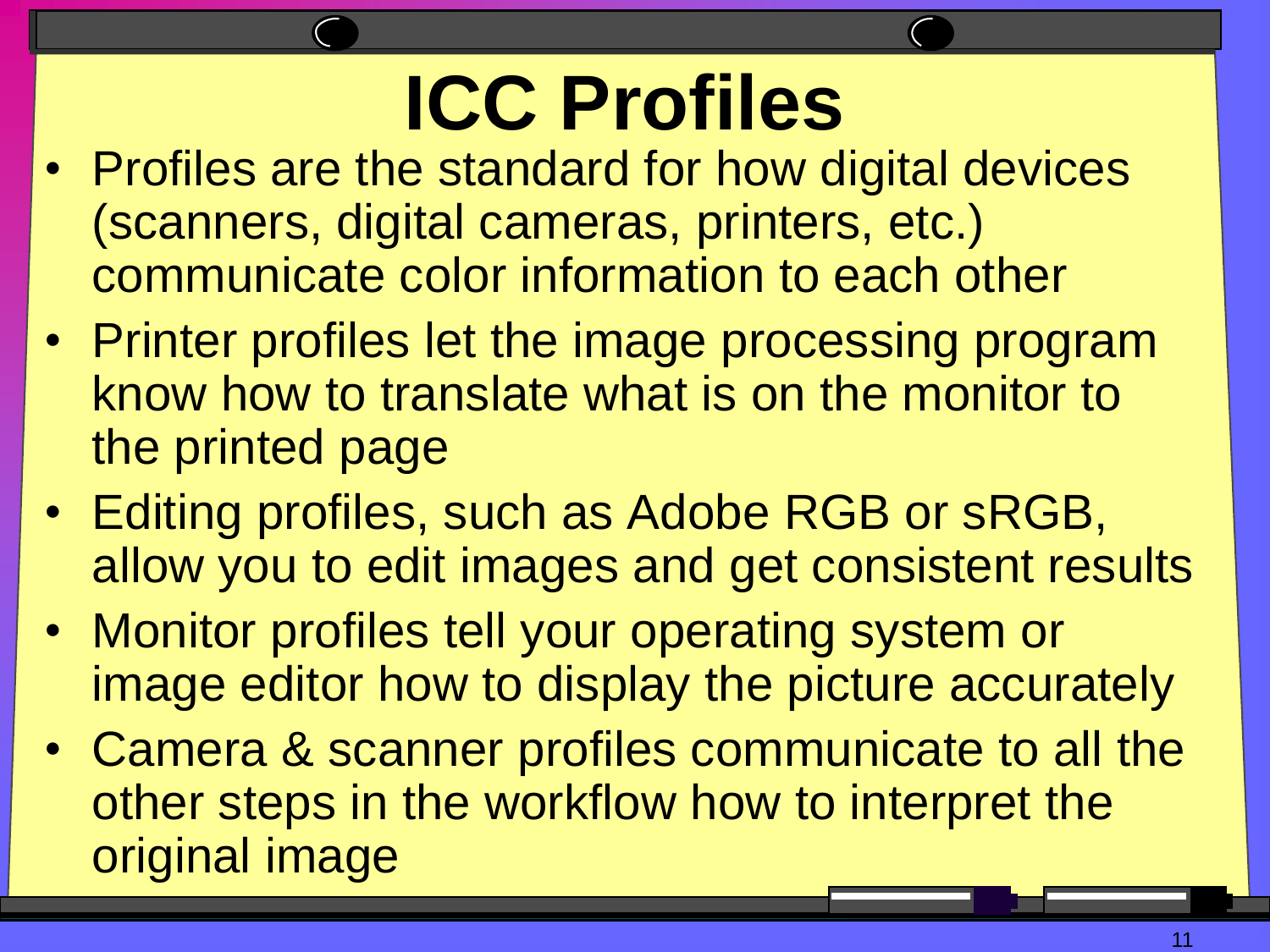## **Gamut Mapping**

- *Gamut mapping:* The transformation that takes place when an image is transferred between formats or devices, for example,
	- from one color space to another.
	- from an image in memory to a monitor.
	- from an image in memory to a printer.
	- from an image capture device to memory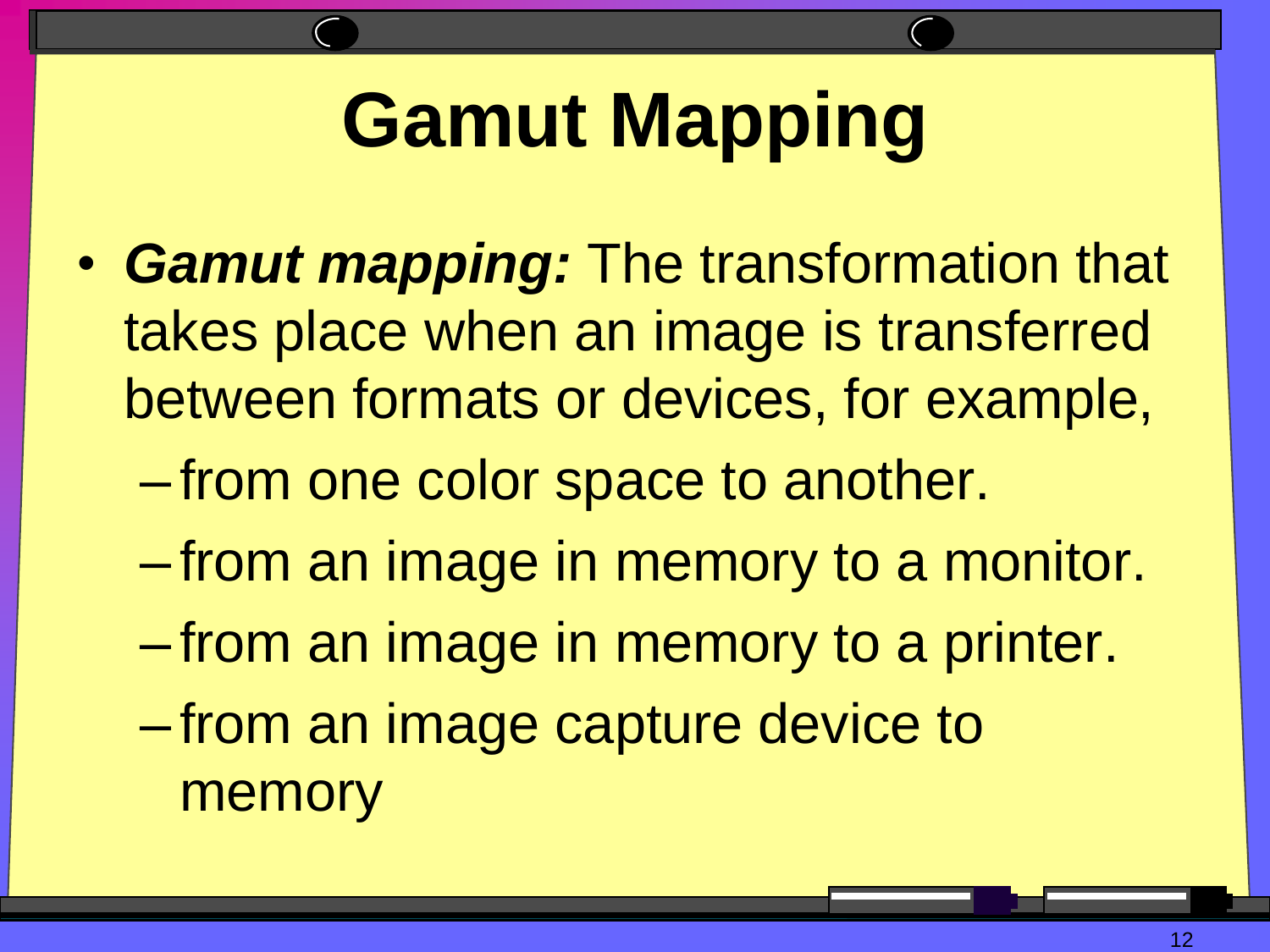# **Gamut Mapping Examples**

#### **Gamut mapping**

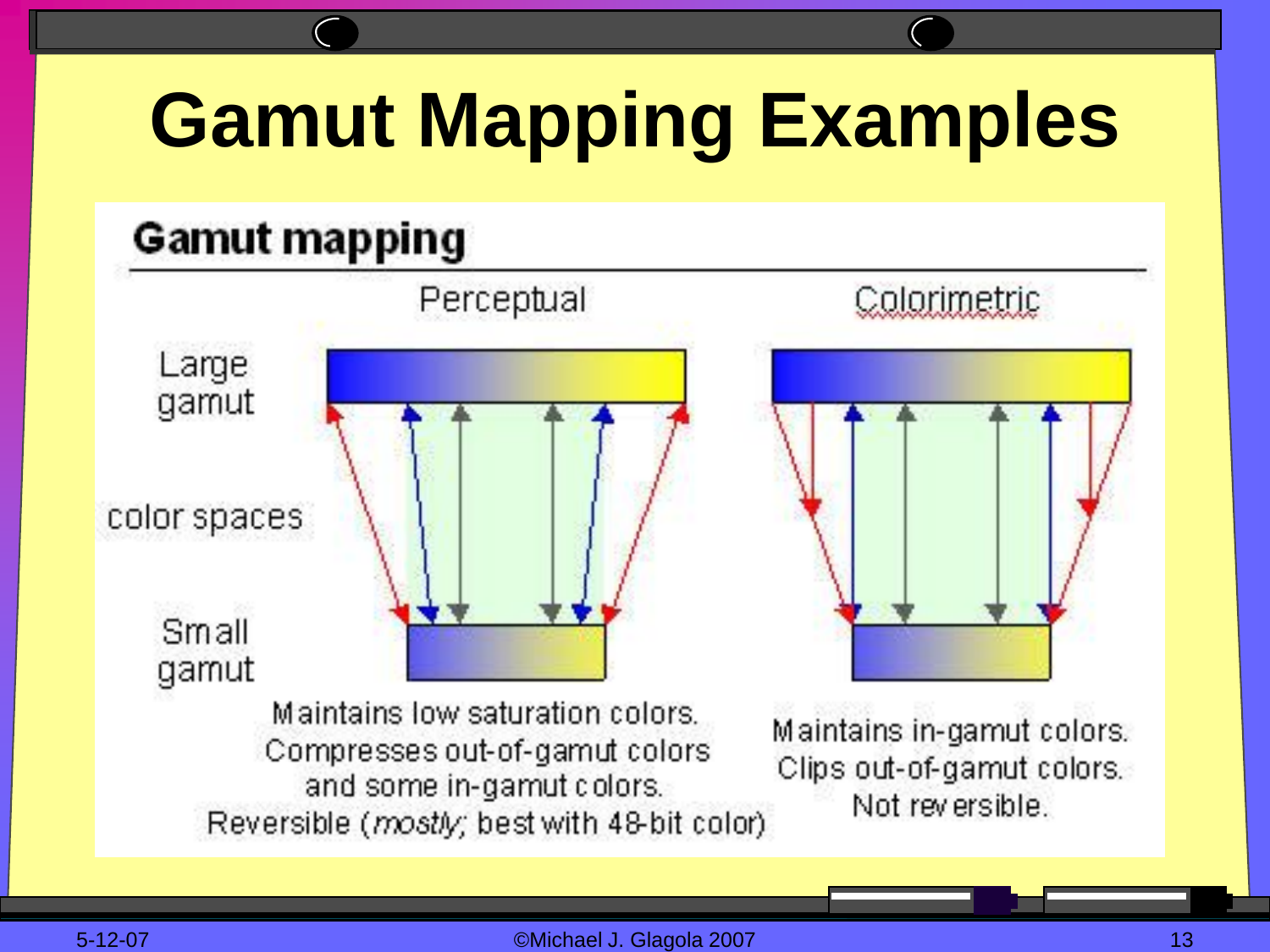### **Basic Color Management**

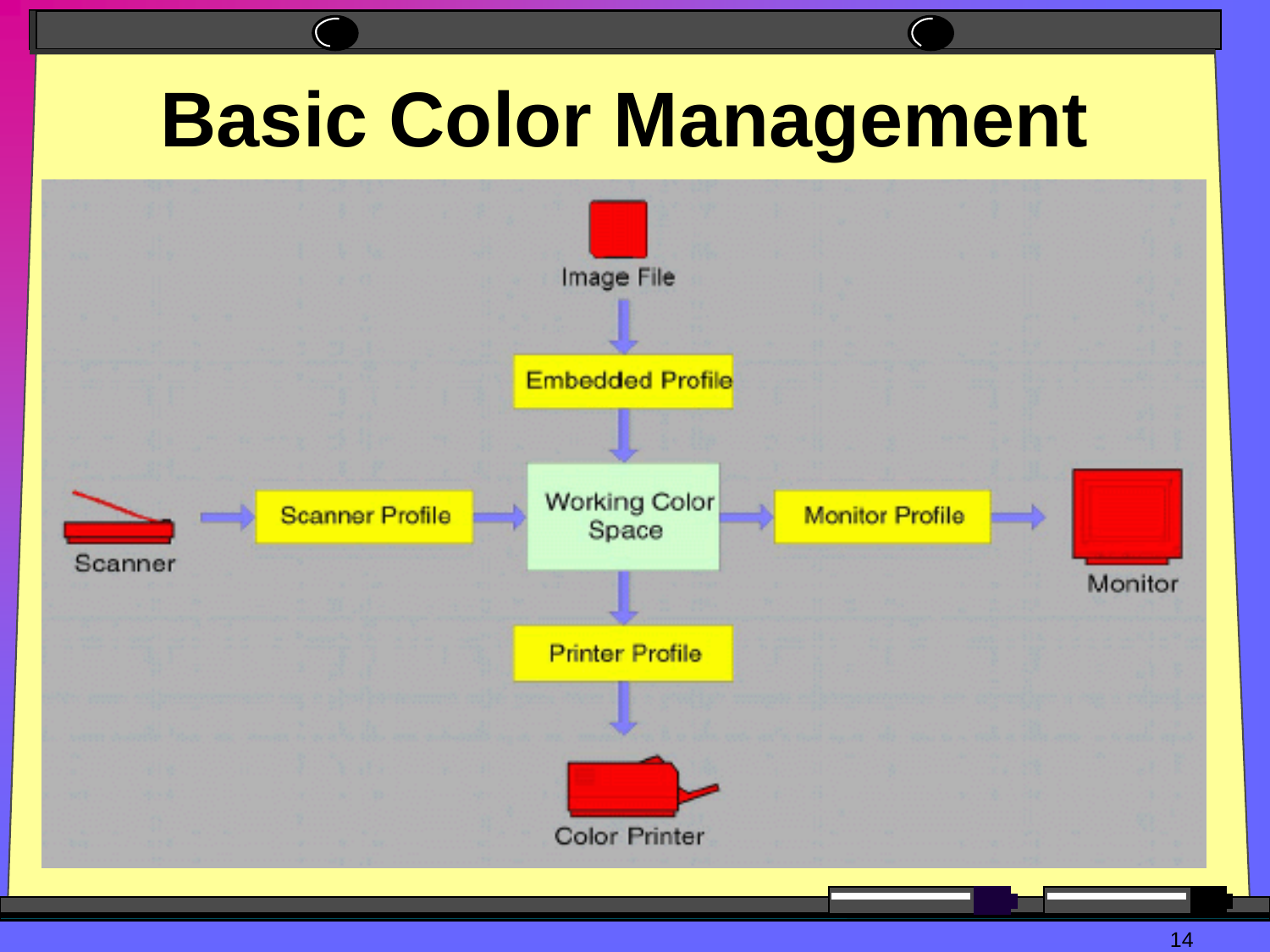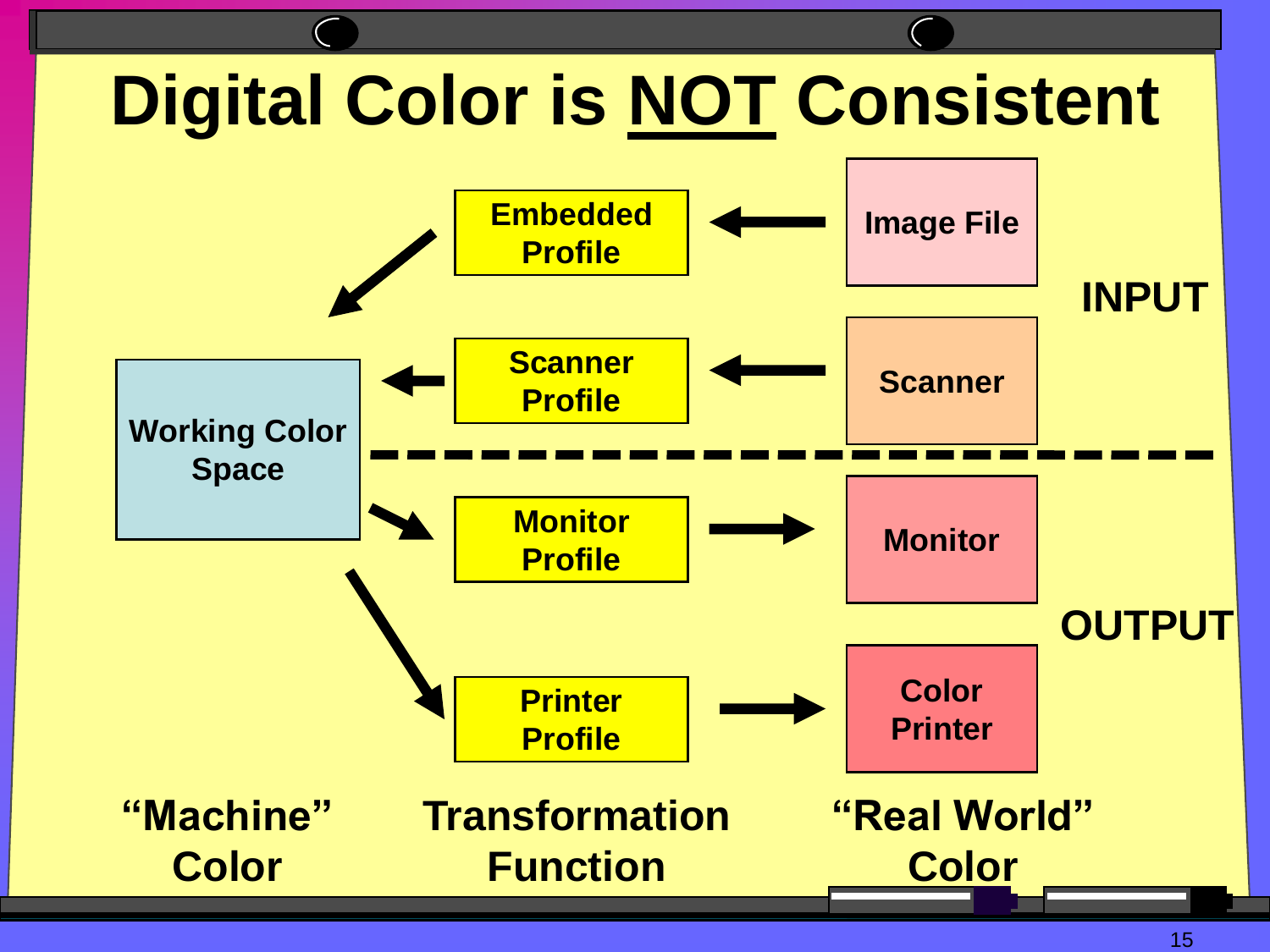# **Basic Color Managed Application Block Diagram**

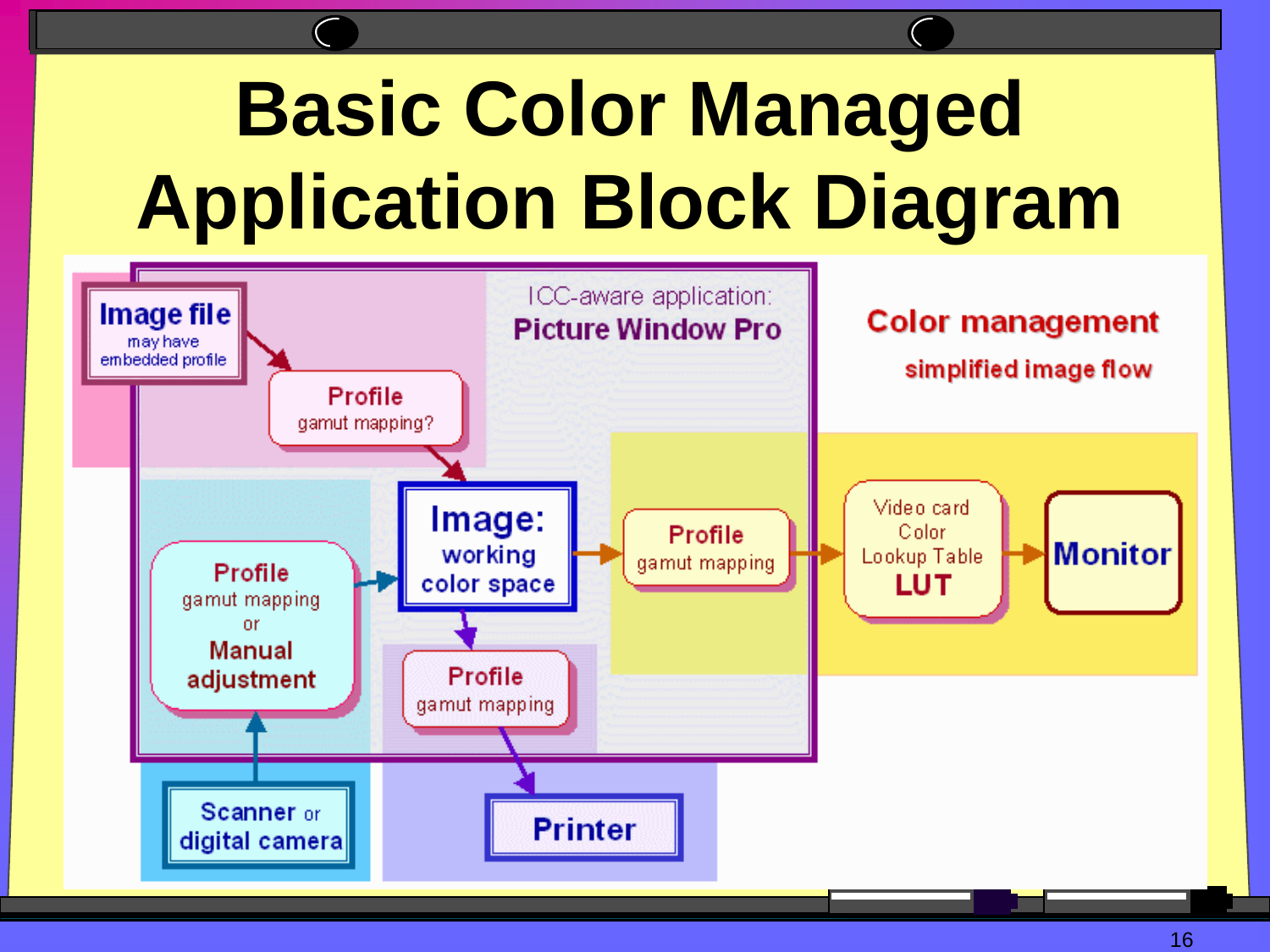#### **Color-Managed Workflow**

- ICC-aware programs to do two things:
	- recognize color spaces and device profiles, and
	- apply the appropriate gamut mapping when transferring images.
- Sounds Simple but "the devil is in the details"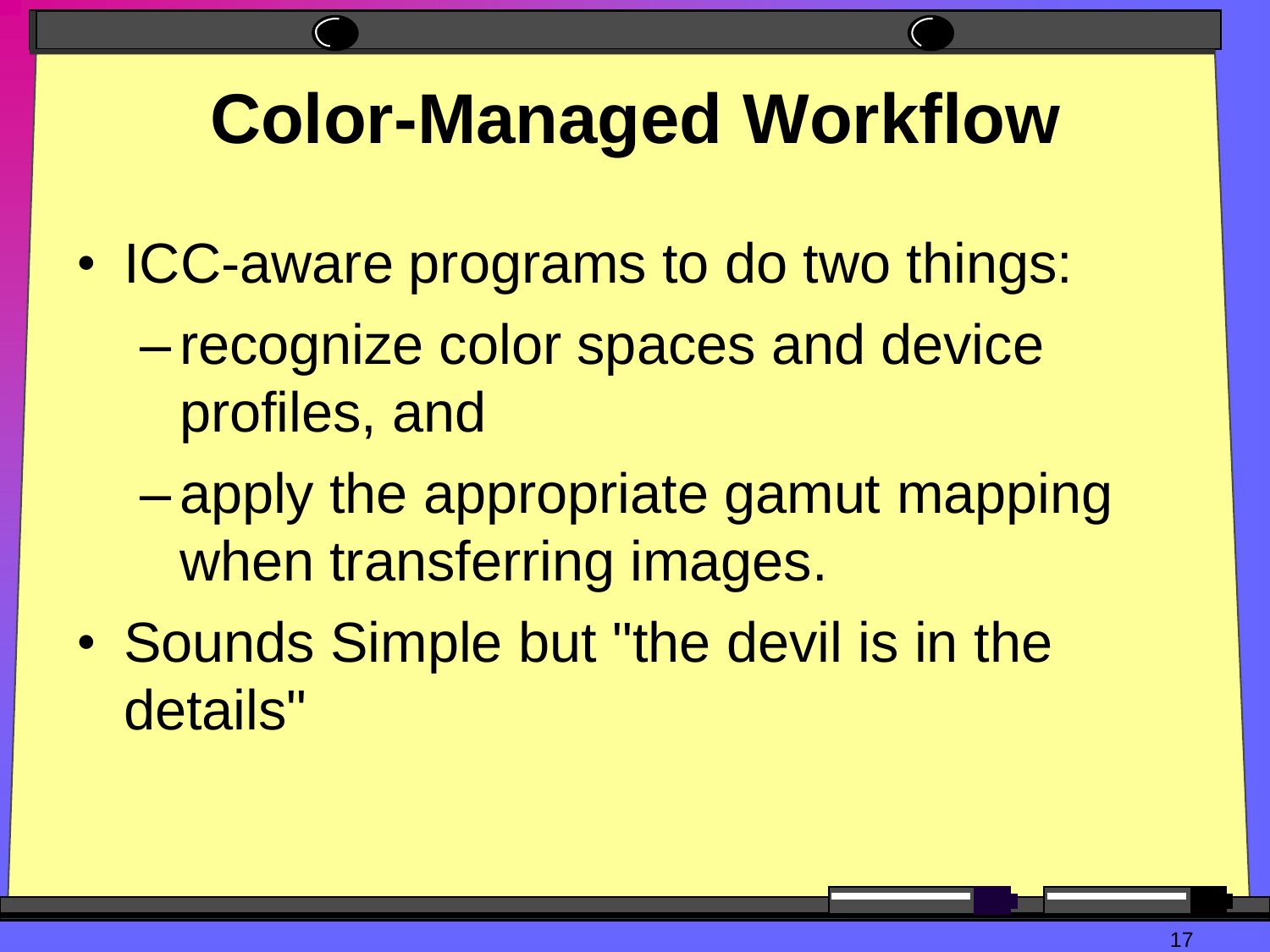# **Color Management Workflow**

- Establishes a working color space for editing and storing images
- Establishes procedures for handling images from input devices, such as scanners or digital cameras
- Establishes policies for handling image files that are untagged or have different color spaces
- Creates or selects the monitor profile and selects the monitor rendering intent
- Selects the printer profile and rendering intent.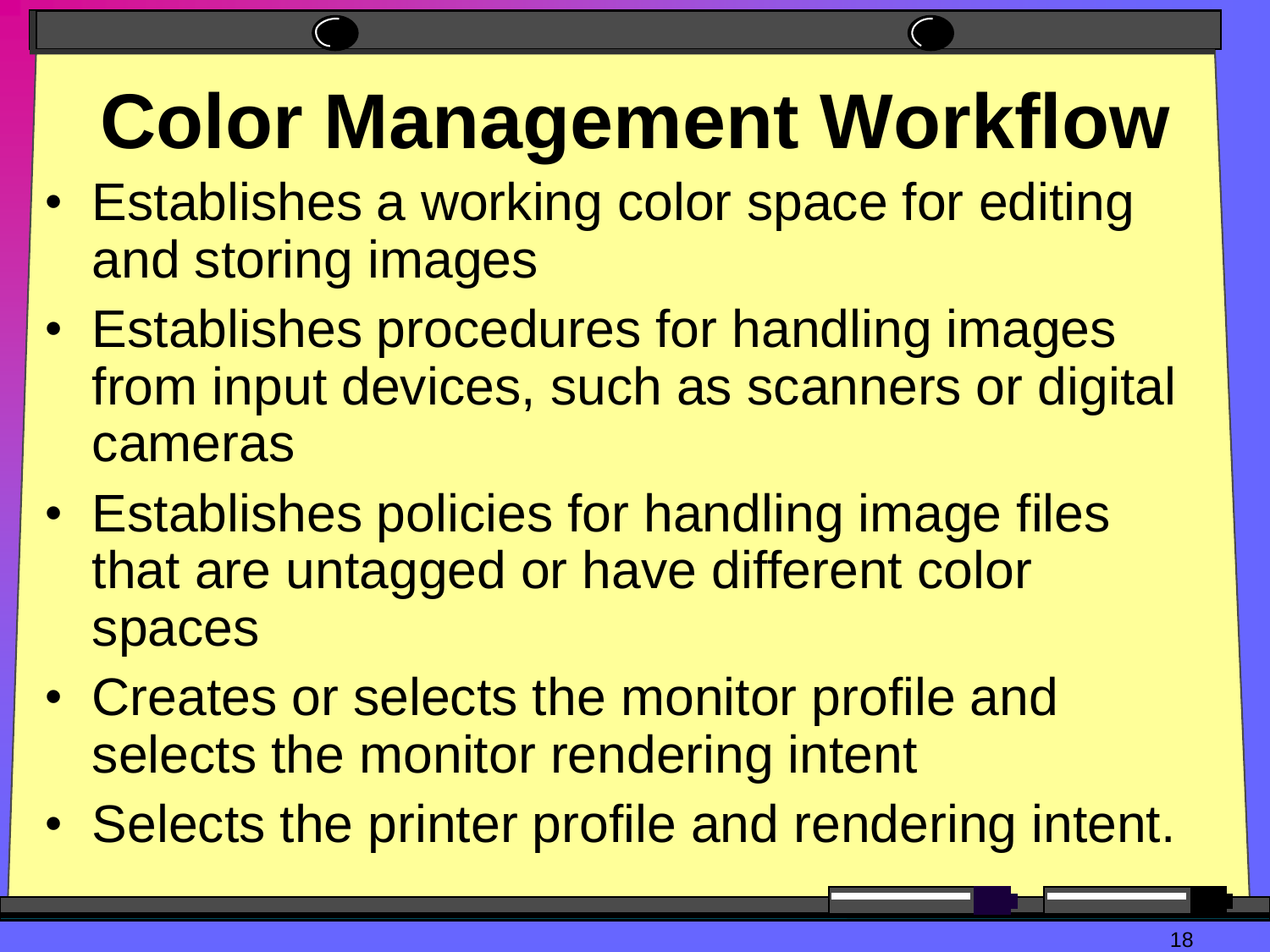#### **Detailed Workflow**

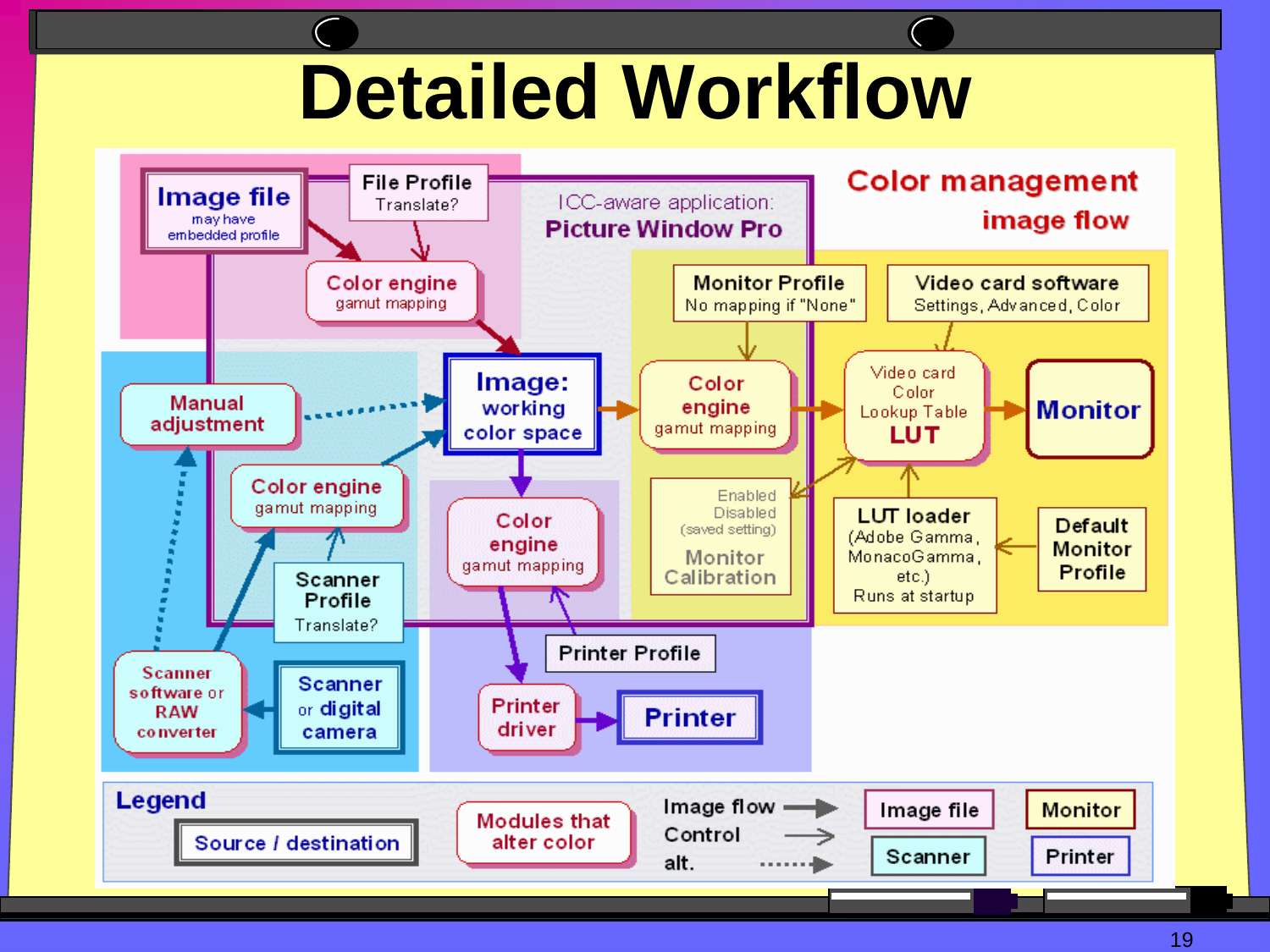# **Implementing a Color-Managed Workflow**

- Implementing a color managed workflow is highly dependant upon the imaging software used
- Implementation details may vary even between different releases of the same software
- Key to color management is selecting the profiles of each of the digital technology components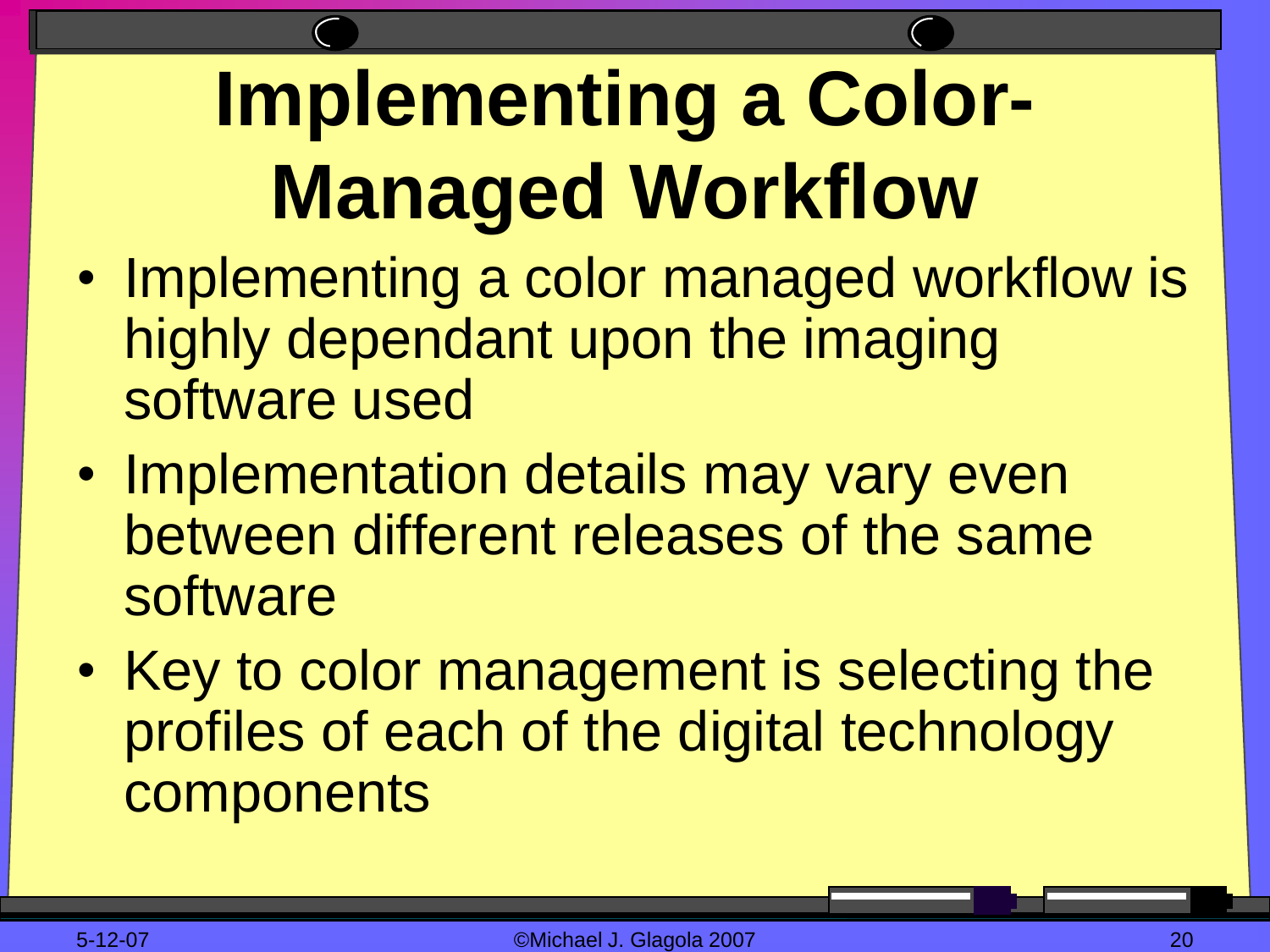### **Monitor Calibration**

- Monitor Calibration is THE most important component – without a "viewing standard" all other results are suspect
- "Eye Ball Calibration" using gamma adjustment • "Free"
	- Highly subjective and Time consuming
	- Not consistently reproducible
- Hardware calibration device
	- Expensive
	- **Objective**
	- Reproducible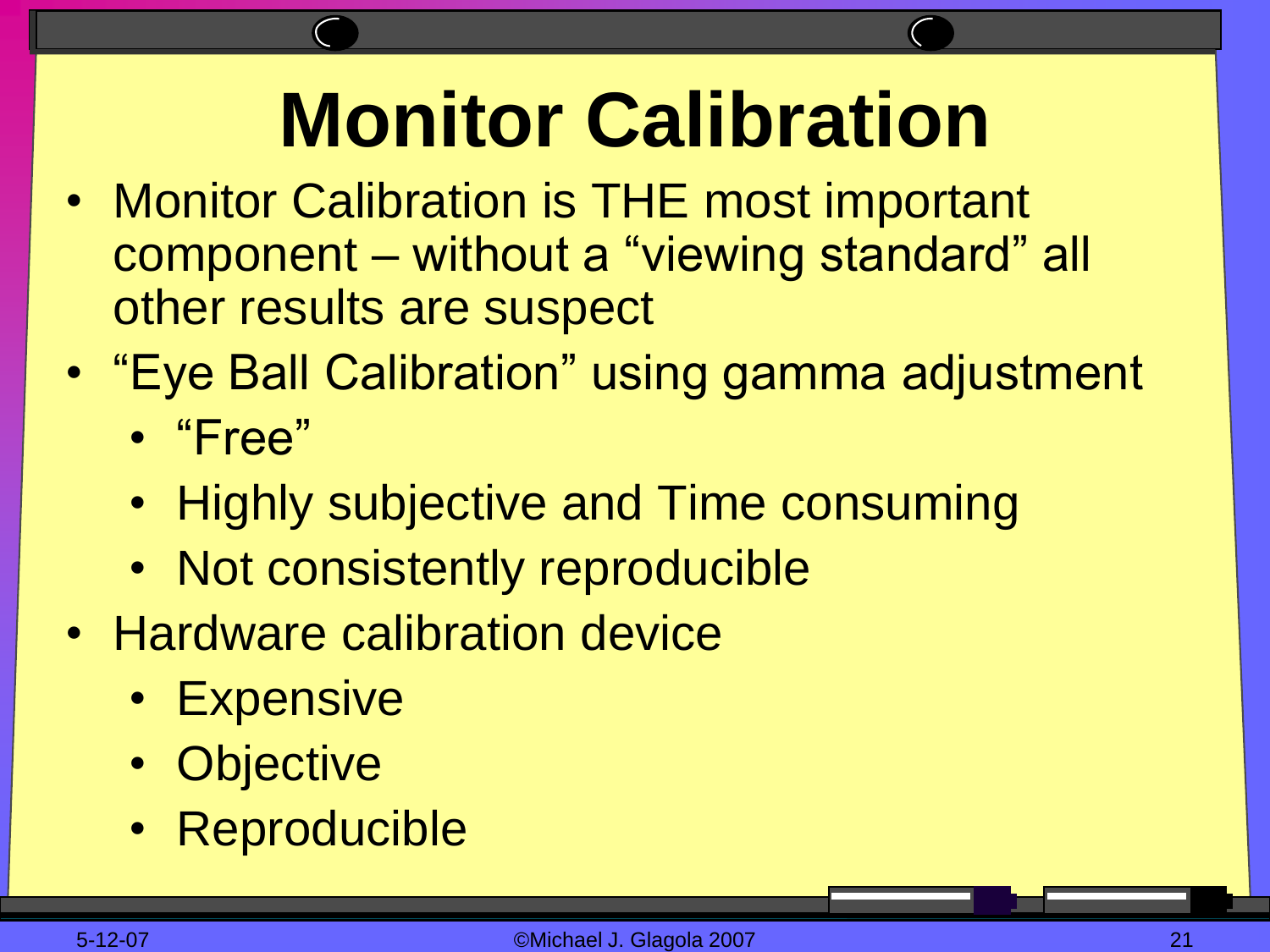### **Printer Calibration**

- "Off the Shelf" solution: select a generic profile that most closely matches the printer, ink, and paper combination used
- Custom Solution: obtain a "custom" printer profile for the specific printer, ink, and paper used
- Print test images and adjust accordingly
- Highly dependant upon how much work one is willing to do
- The digital equivalent of color printing using film technology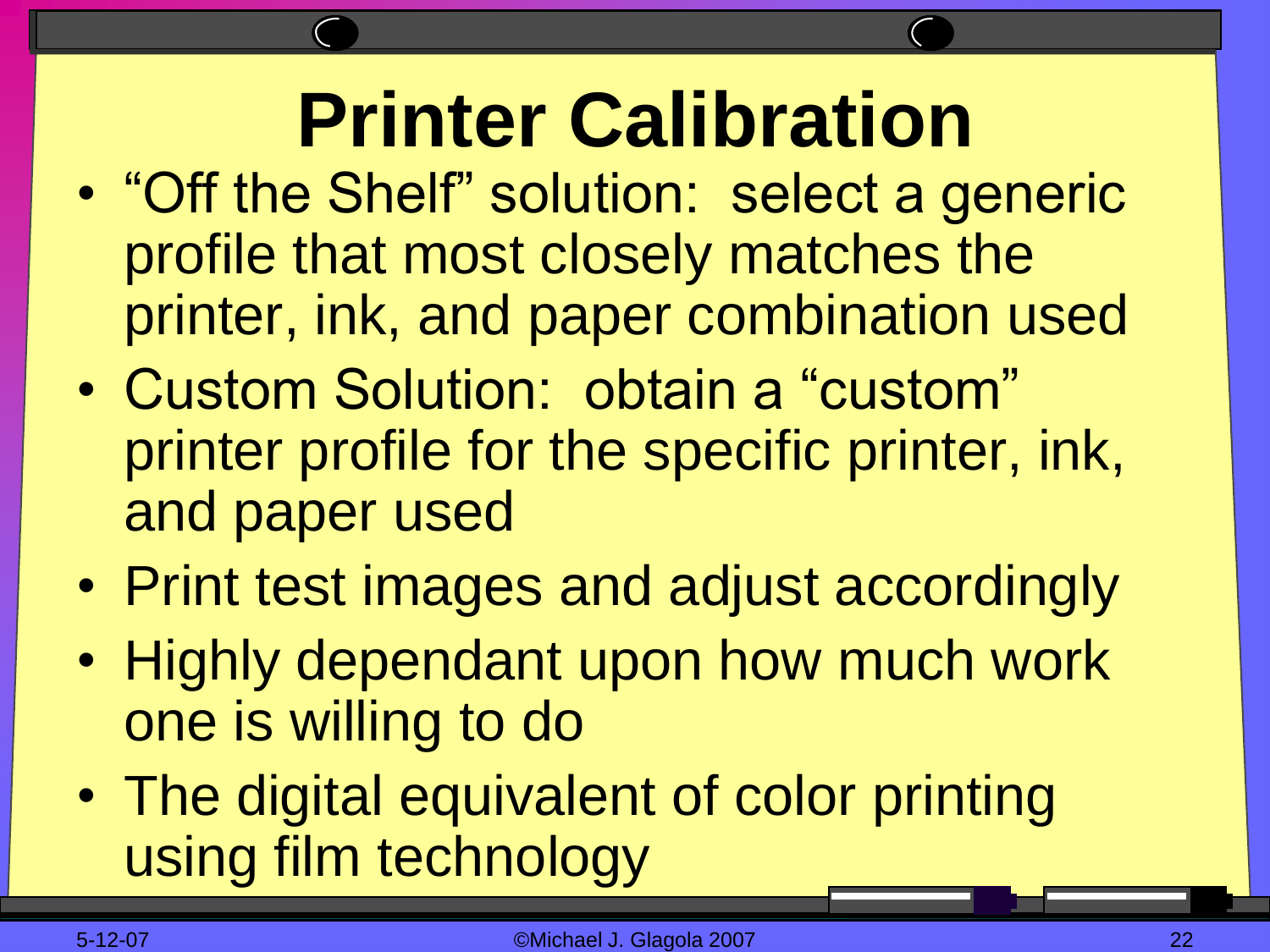### **Image Acquisition Device**

- The "set-up" of the digital image acquisition device (camera, scanner, …) determines how the image is gamut mapped into the color space
- Image appearance is determined by all of the factors of digital exposure: resolution, exposure, brightness, contrast, color balance and saturation
- Other factors are the bit-depth of the image (24 or 48 bit color), color space, and image format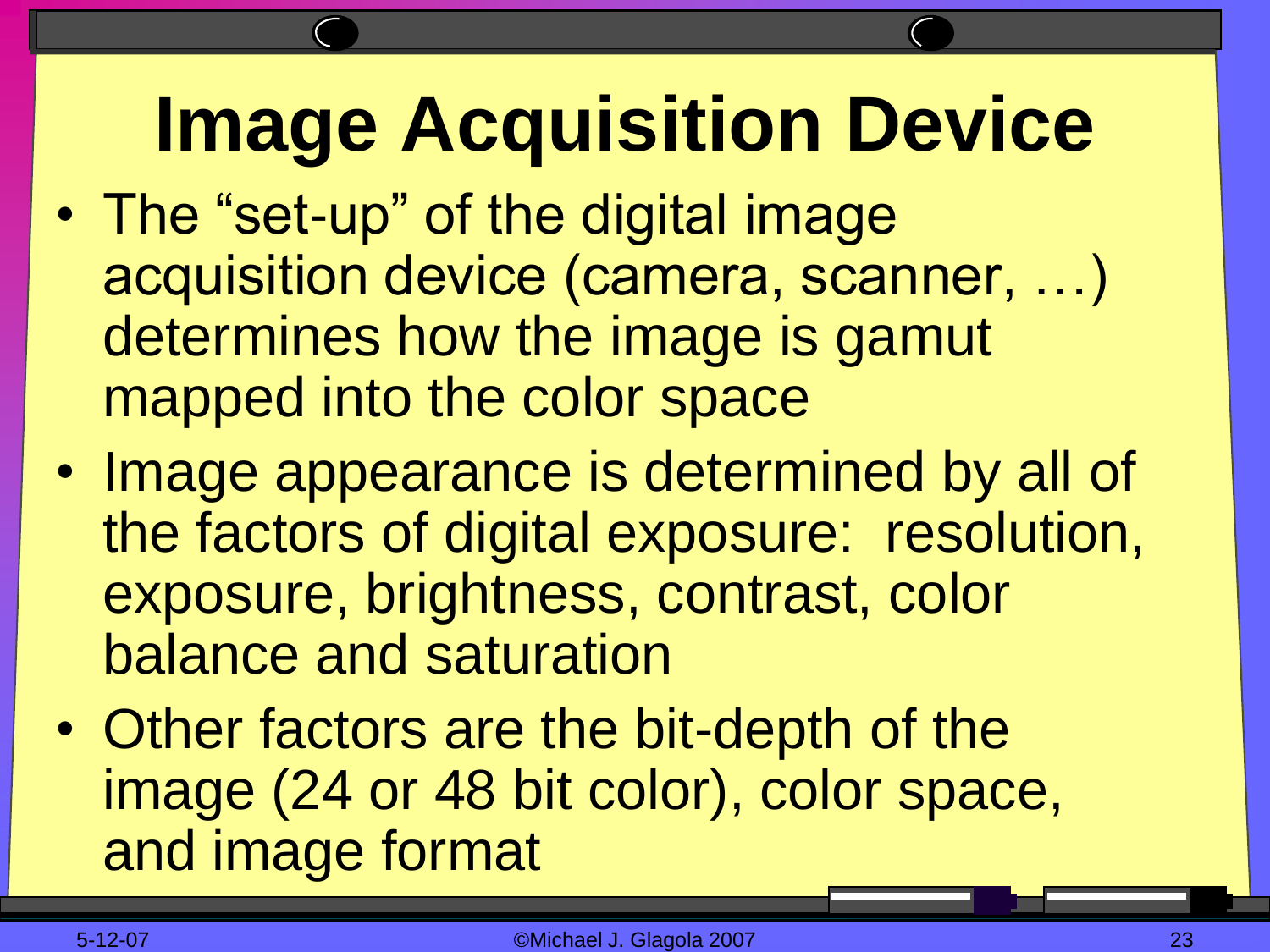#### **Color Management Reality**

- Maintaining consistent color appearance in the translation between different devices and color spaces is no easy task
- Color management provides a reasonably sane and practical solution. But it's is no panacea. It is always an approximation
- Even the most sophisticated system can't make two devices with different gamuts display *exactly* the same colors; for example, it can't make a monitor or printer display high-saturated colors from a slide.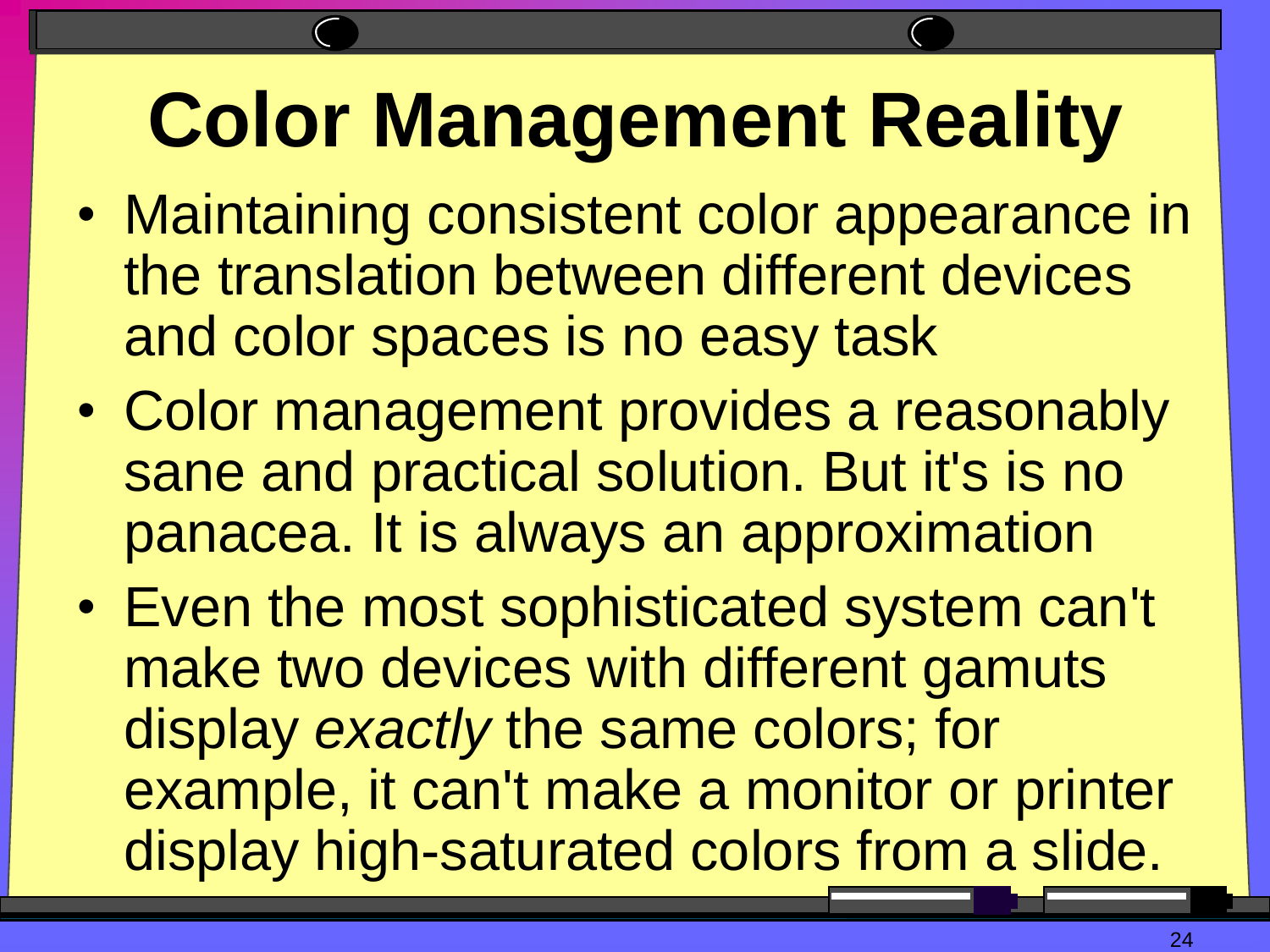#### **Color Management References**

- Specific Workflow implementation details are unique to the imaging software used
- For more data and specific details on understanding and implementing color management workflow go to:
- [http://www.drycreekphoto.com/Learn/color](http://www.drycreekphoto.com/Learn/color_management.htm) [\\_management.htm](http://www.drycreekphoto.com/Learn/color_management.htm)
- [http://www.normankoren.com/color\\_mana](http://www.normankoren.com/color_management.html) [gement.html](http://www.normankoren.com/color_management.html)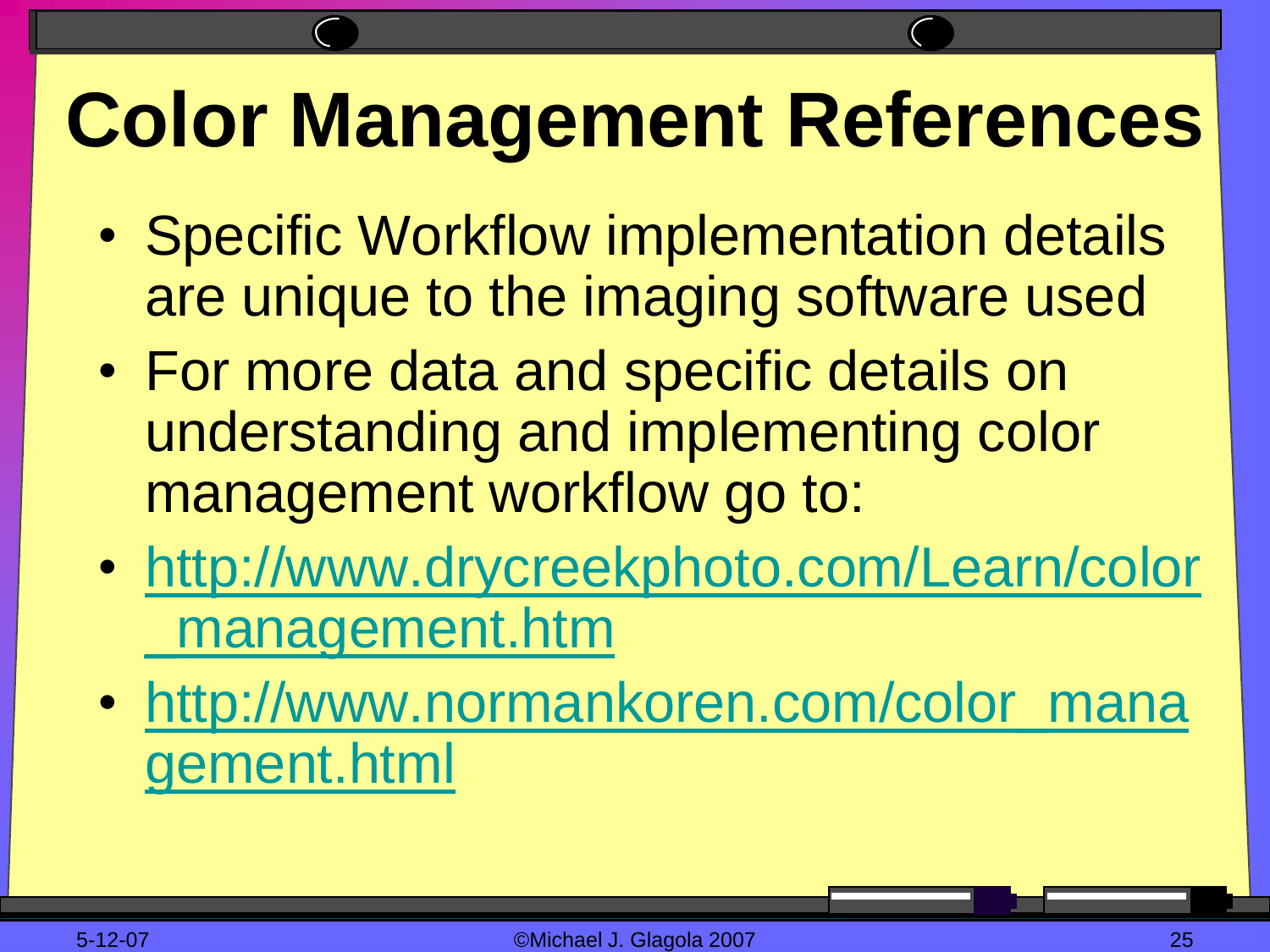#### **Summary**

- Color Spaces define the context of a digital image
- ICC profile determine how the various digital technologies interpret and display a digital image
- Color management is an attempt to bring order out of chaos; it is essential in order to get reproducible color image results
- How successful one is in color management is directly proportional to how much money one spends and how hard one is willing to work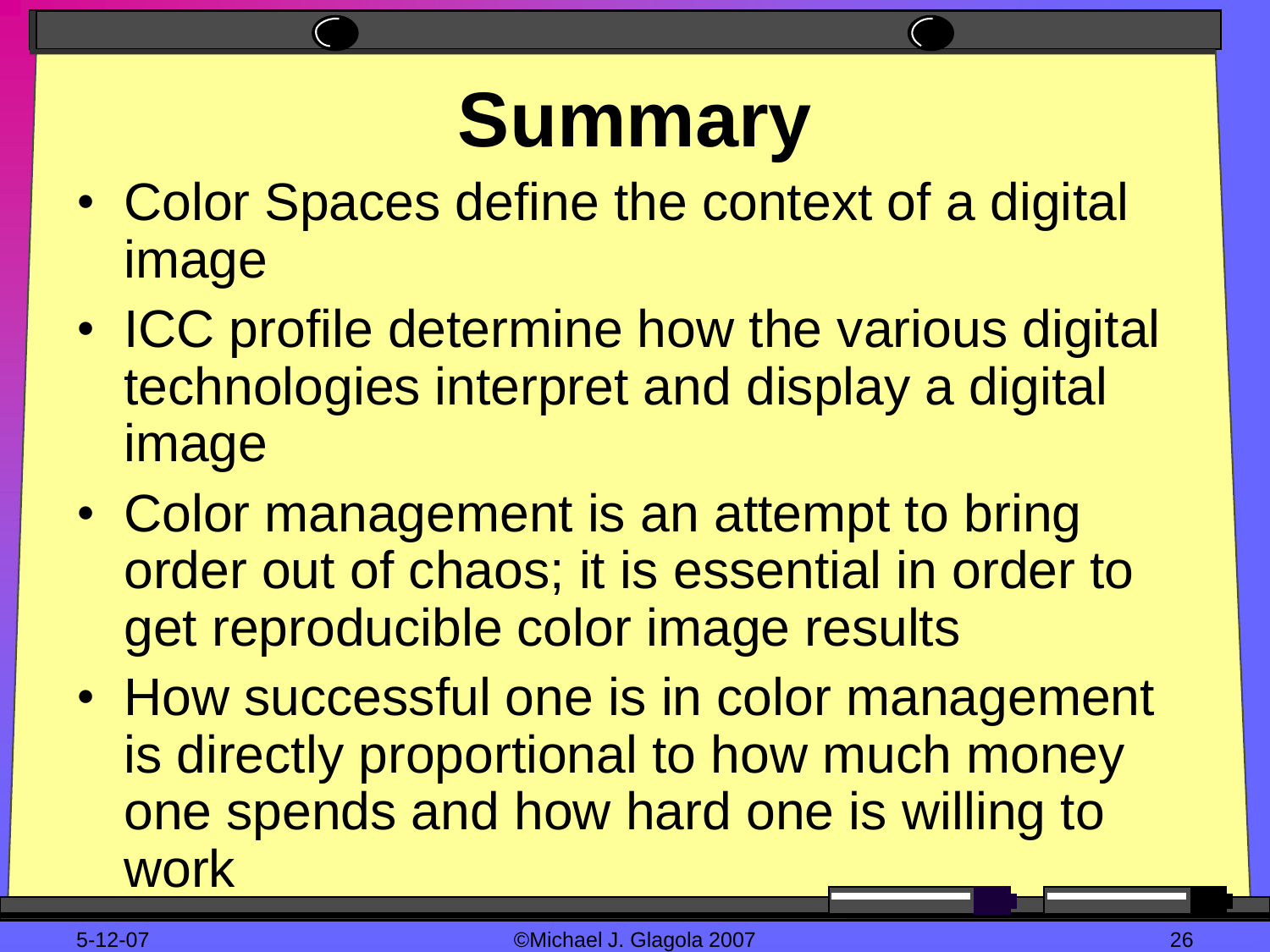#### **Final Thoughts**

- Film Photography enables image manipulation either before the image is taken or in the darkroom
- Digital Photography enables image manipulation either before the image is taken, after the image is taken but before it is printed, or when it is printed
- Printing high quality digital images is similar to color film printing; it's a lot of work, highly subjective, and for most people it may not be worth the effort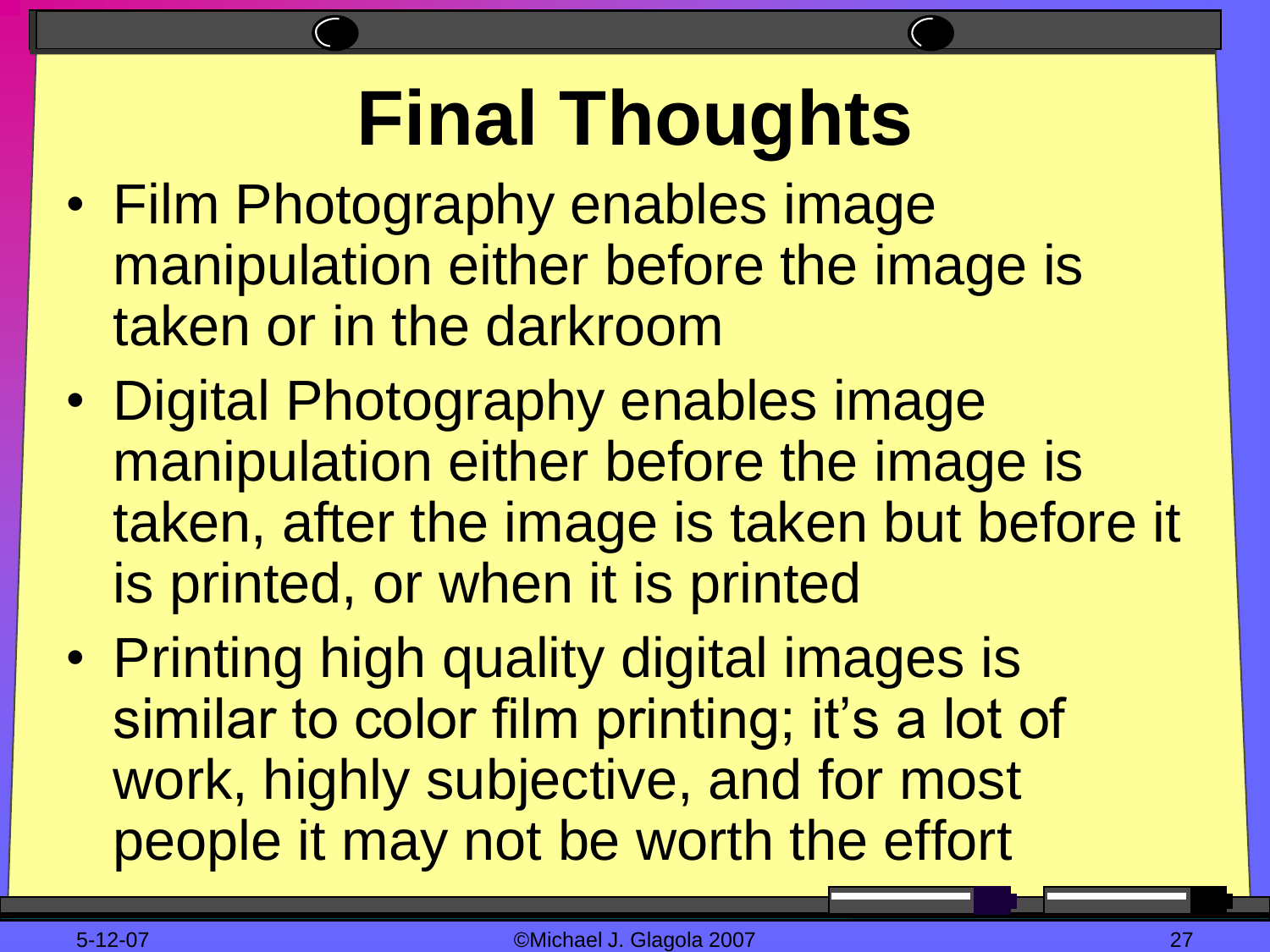# **Questions, Comments, or Suggestions?**

**Contact Information: Michael J. Glagola [mglagola@cox.net](mailto:mglagola@cox.net) 703-830-6860**